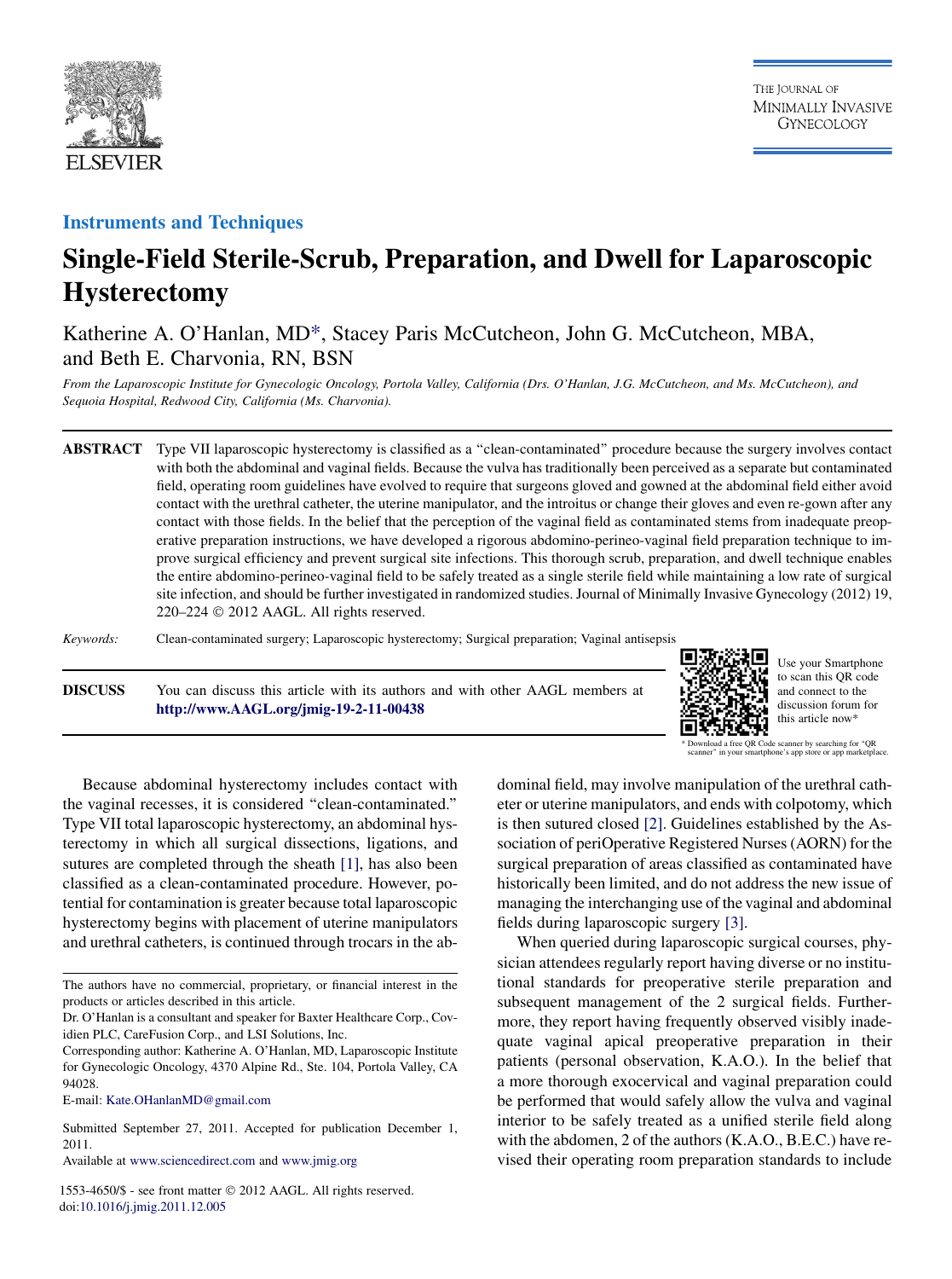a meticulous unified scrub and preparation of the abdomen, upper thighs, vulva, vaginal interior, cervix, and anus, with final instillation of 60 mL povidone-iodine solution into the vagina after the preparation as the ''dwell.'' After this preparation, the surgeon can move freely from abdomen to perineum and back without changing gloves or re-gowning during procedures. In our practice, this combined singlefield sterile preparation has been used in all patients undergoing any laparoscopic hysterectomy. This retrospective descriptive article explains the single-field preparation technique and reports on surgical site infections (SSIs) from this series of unselected consecutive patients who underwent any radical or total laparoscopic hysterectomy, or any concomitant gynecological or general surgical procedure.

#### Patients and Methods

All patients undergoing laparoscopic hysterectomy and concomitant procedures from September 1996 through March 2011 were included. Throughout the series, Surgical Care Improvement Project (SCIP) guidelines for prophylactic antibiotic therapy were followed [\[4\]](#page-4-0). Pubic hair was left intact or minimally clipped but not shaved. Beginning in 2003, all patients received cefazolin, and those undergoing concomitant hysterectomy and appendectomy received cefoxitin. Levaquin and metronidazole were added when bowel resection was performed or perforation was evidenced. Patients in whom surgery lasted more than 3 hours or resulted in blood loss greater than 1500 mL were given an additional dose of antibiotic.

Investigational review board permission and oversight for this project has been maintained at Sequoia Hospital in Redwood City, California. Data collected included demographic variables, indications for surgery, duration of surgery, estimated blood loss, and duration of hospital stay. Surgical site infections including superficial incisional, deep facial incisional, and organ space were recorded for the first 90 days in accordance with established guidelines of the Centers for Disease Control and Prevention [\[5,6\].](#page-4-0) Continuous variables were tested for normality using the Shapiro-Wilk test. Because assumptions of normality were not met for continuous variables, data were analyzed using the nonparametric Wilcoxon rank-sum test, and are reported as median and quartile. Binary data were analyzed using the Pearson  $\chi^2$ test. For all tests, significance was set at  $p < .05$  (2-sided).

#### Operative Technique

For the single-field preparation, a kit was used (No. 4468; Cardinal Health, Inc., Dublin, Ohio), which contains 2 cottontipped applicators, 6 foam sponges, 3 foam sponge sticks, 3 ounce povidone-iodine scrub, and 90 mL povidone-iodine solution. An additional 60 mL povidone-iodine solution is added to the preparation kit, along with a bulb-tip syringe.

In patients allergic to external iodine preparations, the same preparation is performed using diluted 4% chlorhexi-

dine gluconate. The standard preparation starts by cleaning the debris from the apex of the umbilicus using cottontipped applicators. Then each foam sponge is dipped in the scrub solution to vigorously scrub, in sequence, the abdomen, perineum, top third of the thighs, and vulva, and then the vaginal interior up to the cervix; the sponges are discarded after swabbing the anus. The staff is careful to swab the apical vagina and cervix. This scrub is repeated with 5 more foam sponges. The external prepared area is then dried using a sterile towel.

Then 3 sponge sticks soaked in iodine solution are used to paint, in sequence, the abdomen, perineum, top third of the thighs, vulva, vaginal interior up to the cervix, and posteriorly to the anus. Although the anus is not touched during the procedure, it is included in the prepped area because it is adjacent. Last, with the patient in a slight Trendelenberg position, a bulb-tipped syringe is used to inject 60 mL povidone-iodine solution into the vaginal cavity [\[7\].](#page-4-0) This leaves the iodine indwelling in the vaginal canal and on the cervix. It was consistently observed that the 60 cc volume of the povidone iodine ''dwell'' disappears over the course of the operation, much of it spilling out during instillation, but also later during use of the uterine manipulator. By the time of colpotomy, the solution is absent. In reliance on this combined-field, thorough scrub, preparation, and dwell technique, the surgeon inserts and may repeatedly maneuver the uterine manipulator, the urethral catheter [\[8\]](#page-4-0), performs a vaginal morcellation, uses the 5-mm laparoscope for cystoscopy, and immediately reuses it in the abdominal field [\[9\]](#page-4-0) without re-gowning or changing gloves [\[10\].](#page-4-0) However, any incidental contact with the anus during the procedure would require a change of glove.

#### Results

Of 1337 patients in whom the described single-field preparation technique was used before undergoing simple or radical laparoscopic hysterectomy, 24 patients (1.8%) experienced SSIs, all in the deep organ space. There were no superficial or deeper incisional infections as defined in guidelines of the Centers for Disease Control and Prevention [\[6\].](#page-4-0) Five of 24 patients (0.4% of the total) required a repeat operation. Fourteen patients had pelvic cellulitis as diagnosed by vaginal cuff induration and tenderness, but no sonographic evidence of abscess. Three patients had pain with pelvic fullness. Subsequent computed tomography revealed evidence of abscess that had resolved with antibiotic therapy. Six patients had abscesses that required repeat operation in 3 or computed tomography–assisted drainage in 3. One patient had persistent pain but no radiologic findings, and underwent laparoscopic resection of a culture-negative granuloma.

Patient demographic data [\(Table 1\)](#page-2-0) were stratified by the presence or absence of SSIs, and demonstrated no differences in baseline characteristics except age: women with SSI were younger than those without SSI (median, 46 vs.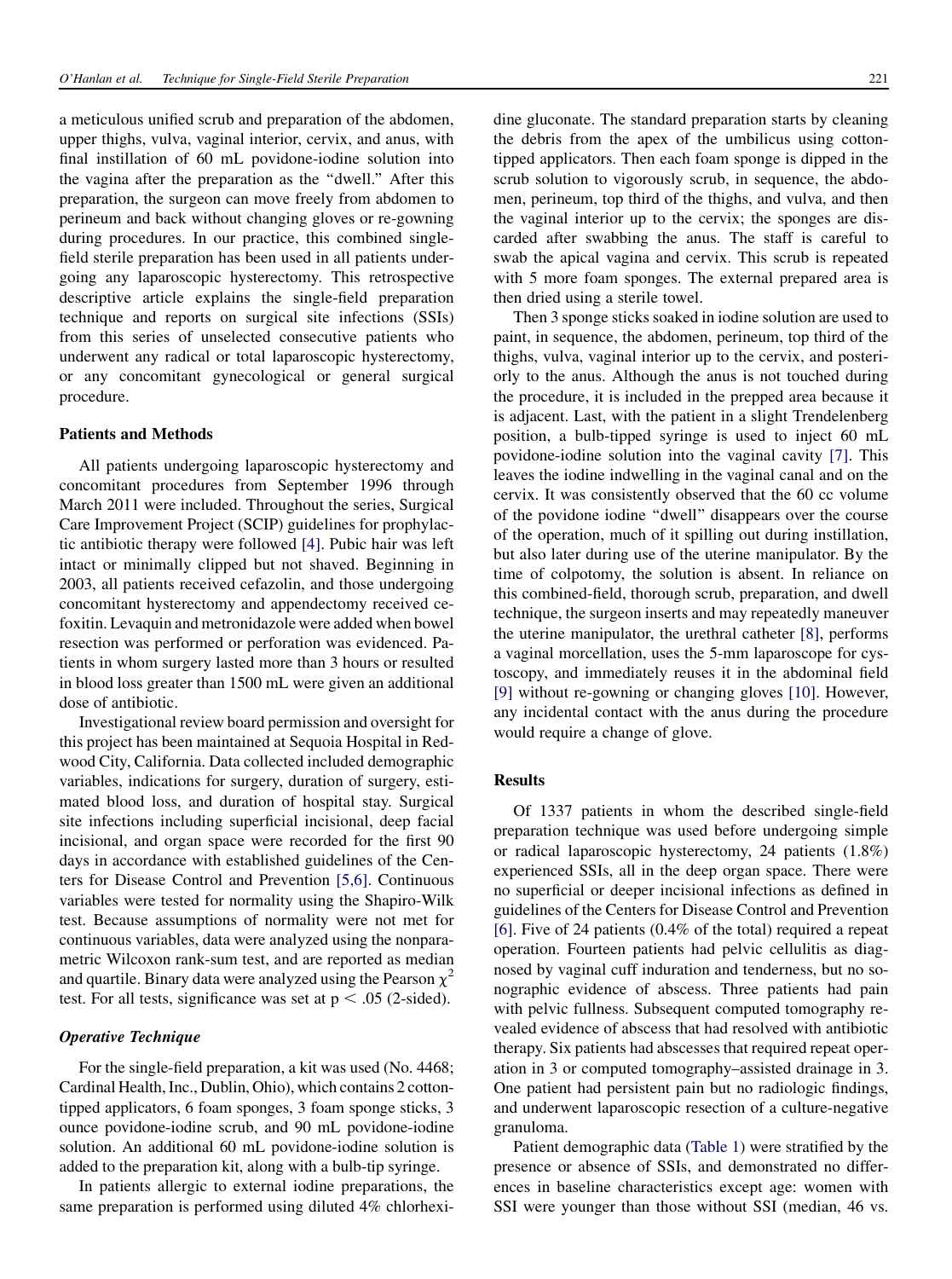<span id="page-2-0"></span>

| <b>Table 1</b>                       |                                                                                                                             |                     |                  |                      |
|--------------------------------------|-----------------------------------------------------------------------------------------------------------------------------|---------------------|------------------|----------------------|
|                                      | Patient demographic data stratified by presence of SSI <sup>a</sup>                                                         |                     |                  |                      |
| Variable                             | Overall $(n = 1337)$                                                                                                        | No SSI $(n = 1311)$ | SSI $(n = 26)$   | p Value <sup>b</sup> |
| Age, yr                              | 49 (21, 89)                                                                                                                 | 50 (21, 89)         | 46(35, 62)       | .047                 |
| Parity                               | 1(0, 7)                                                                                                                     | 1(0, 6)             | 1(0, 3)          | .73                  |
| Height, inch                         | 65 (57, 72)                                                                                                                 | 65 (57, 72)         | 65(62, 67)       | .67                  |
| Weight, lb                           | 156 (98, 356)                                                                                                               | 156 (98, 356)       | 150 (126, 194)   | .54                  |
| BMI                                  | 26.2(17.6, 64.0)                                                                                                            | 26.2(17.6, 64.0)    | 25.2(21.3, 35.5) | .43                  |
| <sup>b</sup> Wilcoxon rank-sum test. | $BMI = body$ mass index; $SSI = surgical$ site infection.<br><sup>a</sup> Data are given as median (25th, 75th percentile). |                     |                  |                      |

50 years;  $p = .047$ ). Patients with SSI were stratified by need for repeat operation (Table 2), required in 5 of 24 patients. There was no difference in SSI rates according to final postoperative pathologic diagnosis ([Table 3\)](#page-3-0).

Surgical data and hospital stay were listed for patients stratified by presence of infectious complications [\(Table 4](#page-3-0)). There were no differences in median (range) duration of surgery (skin-to-skin operative time) at 116 (34–353) minutes, estimated blood loss at 75 (0–1500) mL, and length of hospital stay at 1 (1–6) day. In patients with infectious complications, duration of surgery was longer than in those without infection (152 vs. 115 minutes;  $p = .01$ ).

#### Discussion

For total abdominal hysterectomy or vaginal hysterectomy, Surgical Care Improvement Project and AORN standards have defined the sterile preparations for the single surgical field that is prepared and operated on. However, with a type VII laparoscopic hysterectomy, surgeons must repeatedly contact the vaginal and abdominal fields. The surgeon typically inserts the urethral catheter after draping, then inserts a uterine manipulator and may need to subsequently maneuver it during the course of the surgery. The surgeon may need to morcellate a large uterus through the vagina [\[10\]](#page-4-0) or perform cystosufflation [\[8\]](#page-4-0) or laparoscopic cystoscopy [\[9\],](#page-4-0) both of which require manipulation of the

#### Table 2

Surgical site infections in 1337 patients, stratified according to repeat operation<sup>a</sup>

| Variable                                      | No repeat<br>operation | Repeat<br>operation | Total infectious<br>complications |  |
|-----------------------------------------------|------------------------|---------------------|-----------------------------------|--|
| Pelvic cellulitis                             | 14(1.1)                | $\Omega$            | 14(1.1)                           |  |
| Fluid collection, granuloma                   | 2(0.2)                 | 1(0.1)              | 3(0.2)                            |  |
| Pelvic abscess                                | 3(0.2)                 | 4(0.3)              | 7(0.5)                            |  |
| <b>Diverticulitis</b>                         | 1(0.1)                 | $\Omega$            | 1(0.1)                            |  |
| Clostridium difficile                         | 1(0.1)                 | $\Omega$            | 1(0.1)                            |  |
| Total                                         | 21(1.6)                | 5(0.4)              | 26(1.9)                           |  |
| <sup>a</sup> Values are given as No. $(\%)$ . |                        |                     |                                   |  |

urethral catheter, and then suture the vagina laparoscopically. Traditionally, surgeons have avoided contact with the vaginal field or changed their gloves and even re-gowned after every contact, under the assumption that the perineal and vaginal fields are not sterile [\[3\].](#page-4-0)

In a 1997 meta-analysis of vaginal antisepsis for hysterectomy, Eason [\[11\]](#page-4-0) wrote, ''Infectious complications of hysterectomy remain common despite the use of prophylactic antibiotics. Most are caused by contamination of the surgical site by vaginal bacteria, which are not controlled by current methods of pre-operative antisepsis.'' The AORN ''Recommended Practices for Preoperative Patient Skin Antisepsis'' do not provide specific standards for preoperative sterile vaginal and cervical cleansing for laparoscopic hysterectomy with respect to sterilizing both abdominal and perineovaginal fields for one surgery [\[3\].](#page-4-0)

Since 1977, the effectiveness of an iodophore soap and solution as preoperative vaginal preparation for surgery has been confirmed for laparotomy and vaginal surgery [\[12,13\]](#page-4-0). We used povidone-iodine in the present 15-year retrospective review. Both povidone-iodine and chlorhexidine kill 99% of bacteria in the vagina [\[13\].](#page-4-0) Culligan et al [\[14\]](#page-4-0) have demonstrated that chlorhexidine may be more effective than povidone-iodine in decreasing early (30-minute) but not later bacterial colony counts in the operative field in vaginal hysterectomy. Chlorhexidine cleansing of the vagina seems to be safe [\[14\]](#page-4-0), with less than 1% allergic reaction [\[15\].](#page-4-0) In a retrospective review of 256 patients undergoing gynecologic surgery, Levin et al [\[16\]](#page-4-0) reported that chlorhexidine 2% seemed to reduce the rate of SSIs, from 15% to 5%, compared with povidone-iodine 10% scrub and paint. However, each of these preparations also contained 65% to 70% alcohol, and the method of vaginal preparation was not specified in that report. Dariouche et al [\[15\]](#page-4-0) used chlorhexidine 2%–alcohol 70% applicators vs. povidone-iodine 10% scrub and paint, and reported SSIs with follow-up over 30 days, finding no difference in infection rates (1/42 vs. 0/40) among the 82 patients undergoing gynecologic surgery and no difference in deep organ space infections in 4.4% of 849 patients undergoing any type of surgery. Those authors did not mention whether the applicators were used in the vagina or if some other method of vaginal cleansing was used.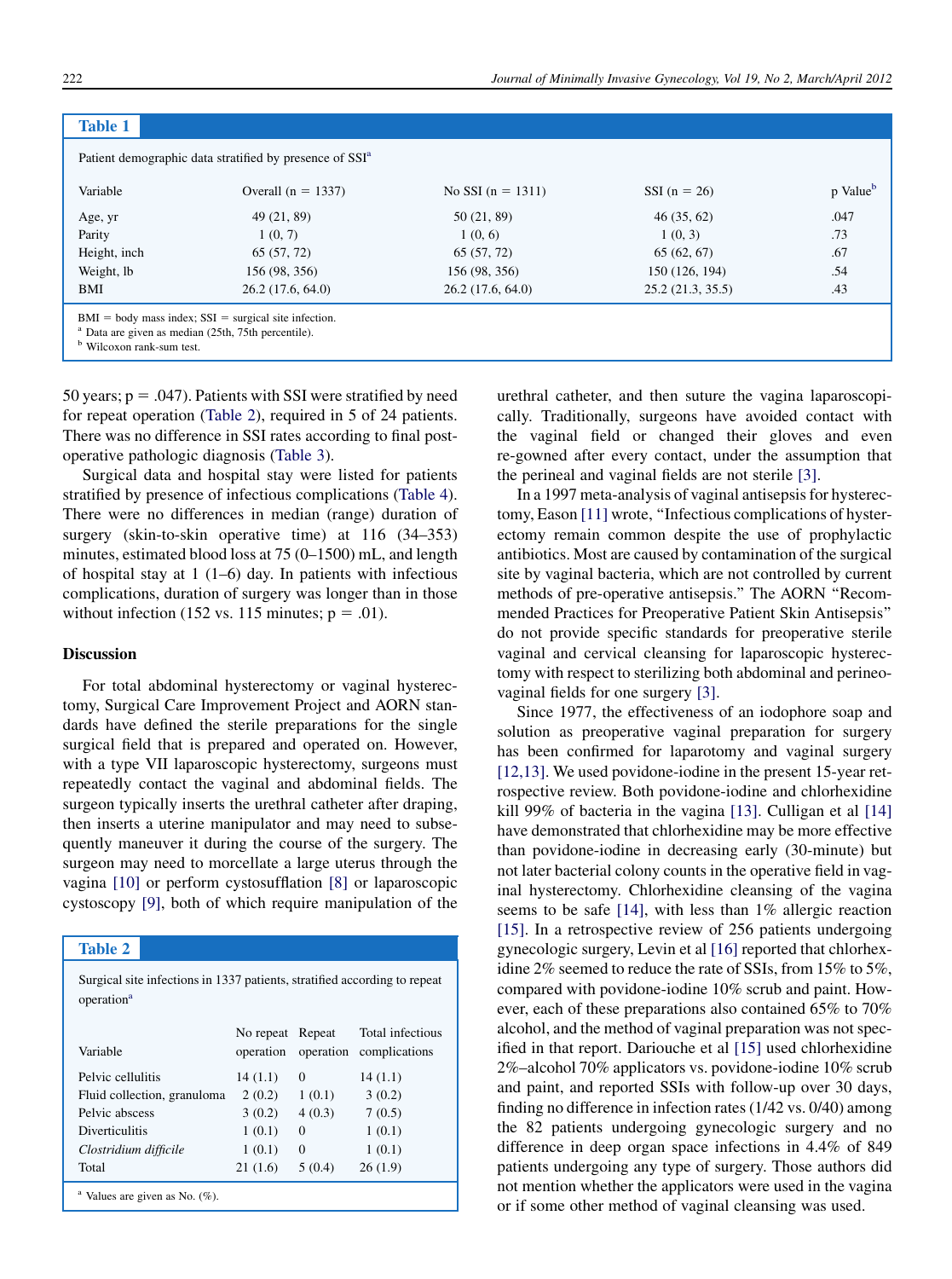#### <span id="page-3-0"></span>Table 3

Final pathologic diagnoses stratified by presence of SSI<sup>a</sup>

| Variable                                                                                                                 | Overall    | No SSI      | <b>SSI</b>   | p Value <sup>b</sup> |
|--------------------------------------------------------------------------------------------------------------------------|------------|-------------|--------------|----------------------|
| Pathologic diagnosis                                                                                                     | 1337 (100) | 1311 (98.1) | 26(1.9)      | .50                  |
| Adhesions                                                                                                                | 8(0.4)     | 7(0.5)      | 1(12.5)      |                      |
| Endometriosis                                                                                                            | 72(5.4)    | 69(5.3)     | 3(4.2)       |                      |
| Ovarian/tubal carcinoma                                                                                                  | 56 (4.2)   | 54(4.1)     | 2(3.6)       |                      |
| Cervical/vaginal carcinoma                                                                                               | 31(2.3)    | 30(2.3)     | 1(3.2)       |                      |
| Adenomyosis                                                                                                              | 191 (14.3) | 186 (14.2)  | 5(2.6)       |                      |
| Leiomyoma                                                                                                                | 490 (36.6) | 481 (36.7)  | 9(1.8)       |                      |
| Benign ovarian tumor                                                                                                     | 274(20.5)  | 271(20.7)   | 3(1.1)       |                      |
| Uterine hyperplasia/carcinoma/sarcoma                                                                                    | 198 (14.8) | 196(15.0)   | 2(1.0)       |                      |
| Abscess                                                                                                                  | 1(0.1)     | 1(0.1)      | $\mathbf{0}$ |                      |
| Cervical dysplasia                                                                                                       | 12(0.9)    | 12(0.9)     | $\Omega$     |                      |
| Choriocarcinoma                                                                                                          | 1(0.1)     | 1(0.1)      | $\Omega$     |                      |
| Metastatic breast or colon carcinoma                                                                                     | 3(0.2)     | 3(0.2)      | $\mathbf{0}$ |                      |
| $SSI = surgical site infection.$<br><sup>a</sup> Values are given as No. $(\%)$ .<br><sup>b</sup> Pearson $\chi^2$ test. |            |             |              |                      |

To prevent the frequent post-preparation observation of undisturbed white vaginal fluid at the vaginal apex that many gynecologists have reported, our team instituted a standard of ensuring that the apex was repeatedly swabbed and that 60 mL of paint was instilled with the patient in the Trendelenburg position. It is possible that the friction from the required vaginal scrubbing with antimicrobial agents during the cleansing process is more important in removing bacterial organisms than the specific agent used [\[12,17\].](#page-4-0) Culligan et al [\[14\]](#page-4-0) also used such cleansing process with each of the antibacterial agents, using a ''vigorous 2 minute scrub in and around the vagina using disposable sponges,'' followed by a ''paint,'' and application of either povidone-iodine or chlorhexidine, depending on which bactericide the patient was randomized to receive; however, neither Dariouche et al [\[15\]](#page-4-0) nor Levin et al [\[16\]](#page-4-0) reported their technique for sterile preparation of the vagina.

Laparoscopic hysterectomy results in a lower rate of SSI compared to open abdominal hysterectomy [\[18\]](#page-4-0). In their series of 310 patients undergoing laparoscopy-assisted vaginal hysterectomy, Chang et al [\[19\]](#page-4-0) reported a rate of SSI of 2.7%. Donnez et al [\[20\]](#page-4-0) reported a commendably low rate of 0.76% for infectious complications in their series of 1577 laparoscopy-assisted vaginal or total laparoscopic hysterectomies; however, their preparation standards were not discussed.

Recognizing the vast number of variables that may contribute to SSI, we report these historical comparators only to confirm that our SSI rate of 1.8% after the single-field preparation and subsequent unified-field technique remains within reported norms. Interpretations of this report are limited in that a single surgeon (K.A.O.) oversaw the preparations and sterile-field management of all surgical procedures, which may not be applicable to larger groups or multiple practitioners. Unlike some multicenter reports, the long-term follow-up in this single-surgeon report is highly reliable. Operating room staff may vary their interpretations of this preparation technique, and resultant SSIs may also vary. In addition, bias increasing our apparent infection rate may be introduced by assuming that the 2 instances of sterile pelvic fluid aspiration, the case of clostridium difficile, the case of diverticulitis, and the 1 repeat operation at

| <b>Table 4</b>                                                                                                                             |                      |                     |                |                      |  |
|--------------------------------------------------------------------------------------------------------------------------------------------|----------------------|---------------------|----------------|----------------------|--|
| Surgical and hospital stay data stratified by presence of SSI <sup>a</sup>                                                                 |                      |                     |                |                      |  |
| Variable                                                                                                                                   | Overall $(n = 1337)$ | No SSI $(n = 1311)$ | SSI $(n = 26)$ | p Value <sup>b</sup> |  |
| Duration of surgery, min                                                                                                                   | 116(34, 353)         | 115 (34, 353)       | 152 (92, 240)  | .01                  |  |
| Estimated blood loss, mL                                                                                                                   | 75 (0, 1500)         | 75 (0, 1500)        | 100(25, 400)   | .25                  |  |
| Length of hospital stay, day                                                                                                               | 1(1, 6)              | 1(1, 6)             | 1(1, 2)        | .61                  |  |
| $SSI = surgical site infection.$<br><sup>a</sup> Data are given as median (25th, 75th percentile).<br><sup>b</sup> Wilcoxon rank-sum test. |                      |                     |                |                      |  |

**b** Wilcoxon rank-sum test.